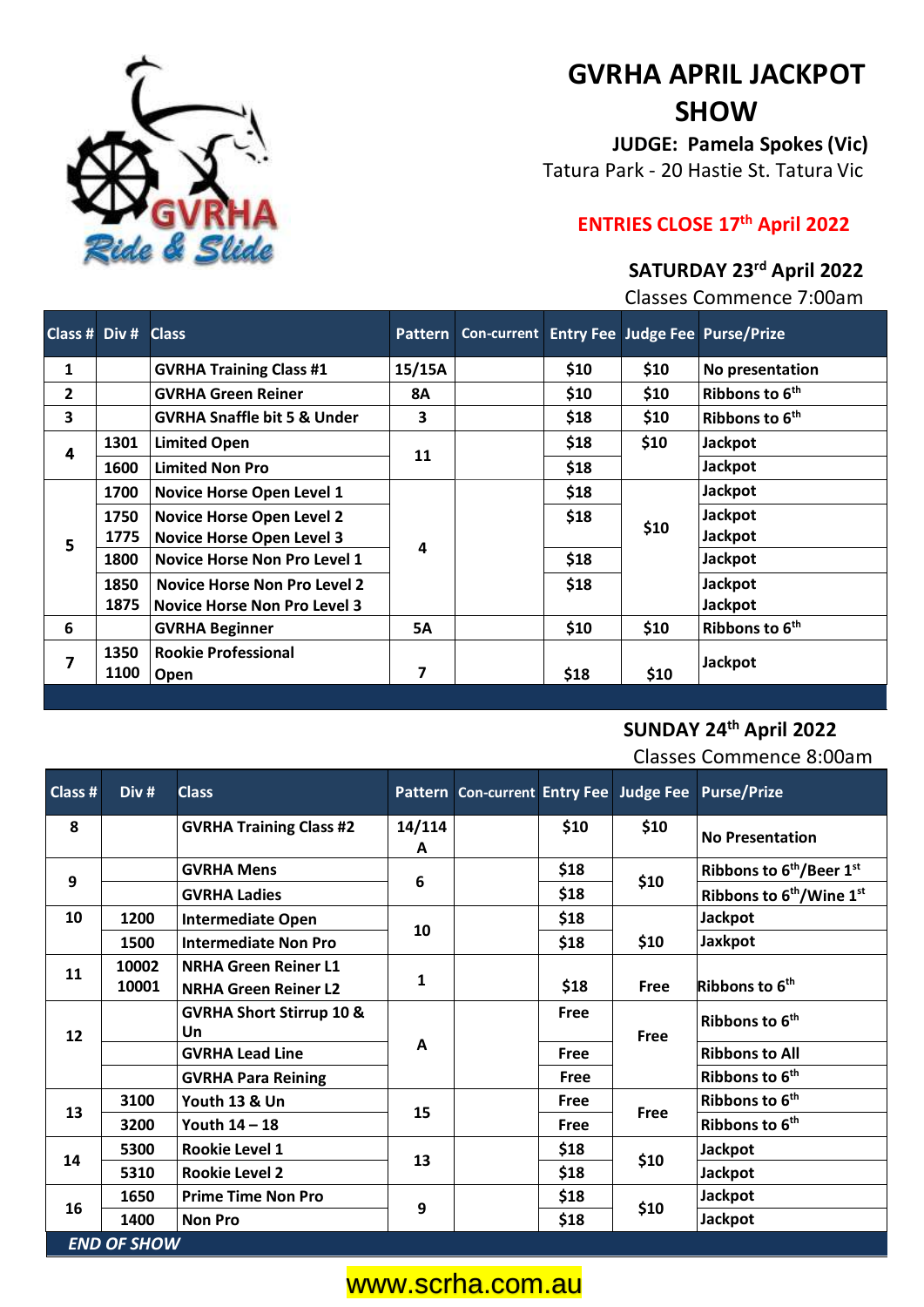### **GVRHA RIBBON SHOW 23rd & 24th April – CONDITIONS OF ENTRY**

#### **Please be aware of the following show conditions prior to submitting an entry – NO exceptions will be made:**

- 1. ALL competitors MUST be a full financial member or a day member of GVRHA. Entries close **17th April 2022 at 11:59pm.** Late entries will NOT be accepted after the closing date.
- 2. By way of making an entry and payment of entries you are assuming responsibility for and binding owner, rider and/or agent to the terms and conditions set out.
- 3. Entries and payment of entries are to be made online via the official show entry form <https://scrha.com.au/> Please contact us if you require assistance in lodging entries. Payment of show entries MUST be received by entry closing date or entries will be scratched.
- 4. NRHA 2022 Rules & Regulations will apply[. https://nrha.com/handbook](https://nrha.com/handbook)
- 5. NRHA Oceania ineligibility list applies Ineligibility list available via NRHA Reiner Suite
- 6. It is the competitor's responsibility to ensure all necessary memberships and paperwork are current and up to date.
- 7. Scratching and refunds will only be considered if communicated in writing to [gvrha.secretary@gmail.com](mailto:secretary@gvrha.com) and accompanied by a signed official veterinary certificate or doctor certificate excusing horse or rider from competition. The following conditions apply:
	- **A.** Scratching before entry closing date and before entry has been processed full refund of all fees.
	- **B.** Scratching after entry closing date and before entry has been processed full refund less office fee.
	- **C.** Scratching once show has commenced and horse/rider has not yet shown in a class refund less office fee.
	- **D.** Scratching once show has commenced and horse/rider has already shown in a class no refund of any fees.
- 8. **NRHA APPROVED SHOW** all riders must be a current financial member in good standing with National Reining Horse Association (NRHA USA) to compete in approved NRHA sanctioned classes. NRHA Horse Competition Licence is required.
- 9. **GVRHA CLASSES** –– all riders must be a current financial member in good standing with GVRHA. Horse Competition Licence is not required.
- 10. **GVRHA CLASSES ELIGIBILITY** GVRHA Training Class, GVRHA Snaffle Bit, GVRHA Green Reiner, GVRHA Beginner, GVRHA Ladies, GVRHA Mens, GVRHA Short Stirrup, GVRHA Lead Line, GVRHA Para-Reining – see class definitions on following page for conditions of entry.
- 11. **NRHA ELIGIBILITY** It is the rider's responsibility to be aware of their eligibility and ensure they are eligible for classes entered. NRHA ineligibility lists can be downloaded from the NRHA website –**<https://nrha.com/reinersuite>**
- 12. Open pen fee is \$20 per horse and applies to ALL horses ridden on the grounds, including non-competing horses, in either indoor or outdoor arena.
- 13. Non competing horses/riders using open pen only, must be a current financial member in good standing with GVRHA. Open pen entries to be submitted via official show entry form**.** The open pen and warm up pen will be busy – please consider the suitability of the environment for young and/or inexperienced horses/riders and understand that competing horses have priority to use these pens. Do not stop and sit in the middle of the arena, move to the walls of the arena to rest your horse.
- 14. Office fee is \$25 per horse.
- 15. Only one judge fee is payable for concurrent classes. Horses entered in more than one class in a concurrent class will have one run and the score will count for these classes.
- 16. Classes will be drawn and run as per the posted draws. It is the competitor's responsibility to be aware of any scratching's before them and to be ready for their run on time. Failure to present to the gate marshal for their position in the draw will result in forfeiting their run in the class and all associated fees. DO NOT harass or attempt to persuade the gate marshal.
- 17. By order of Greater Shepparton City Council, ALL horses on the grounds at Tatura Park MUST be housed in a stable. NO horse is permitted to be tied to a float/trailer. Stable fee is \$24 per day/night and must be booked with show entries.
- 18. Camp sites are available Powered site fee is \$23 per day/night, unpowered site fee is \$18 per day/night and must be booked with show entries.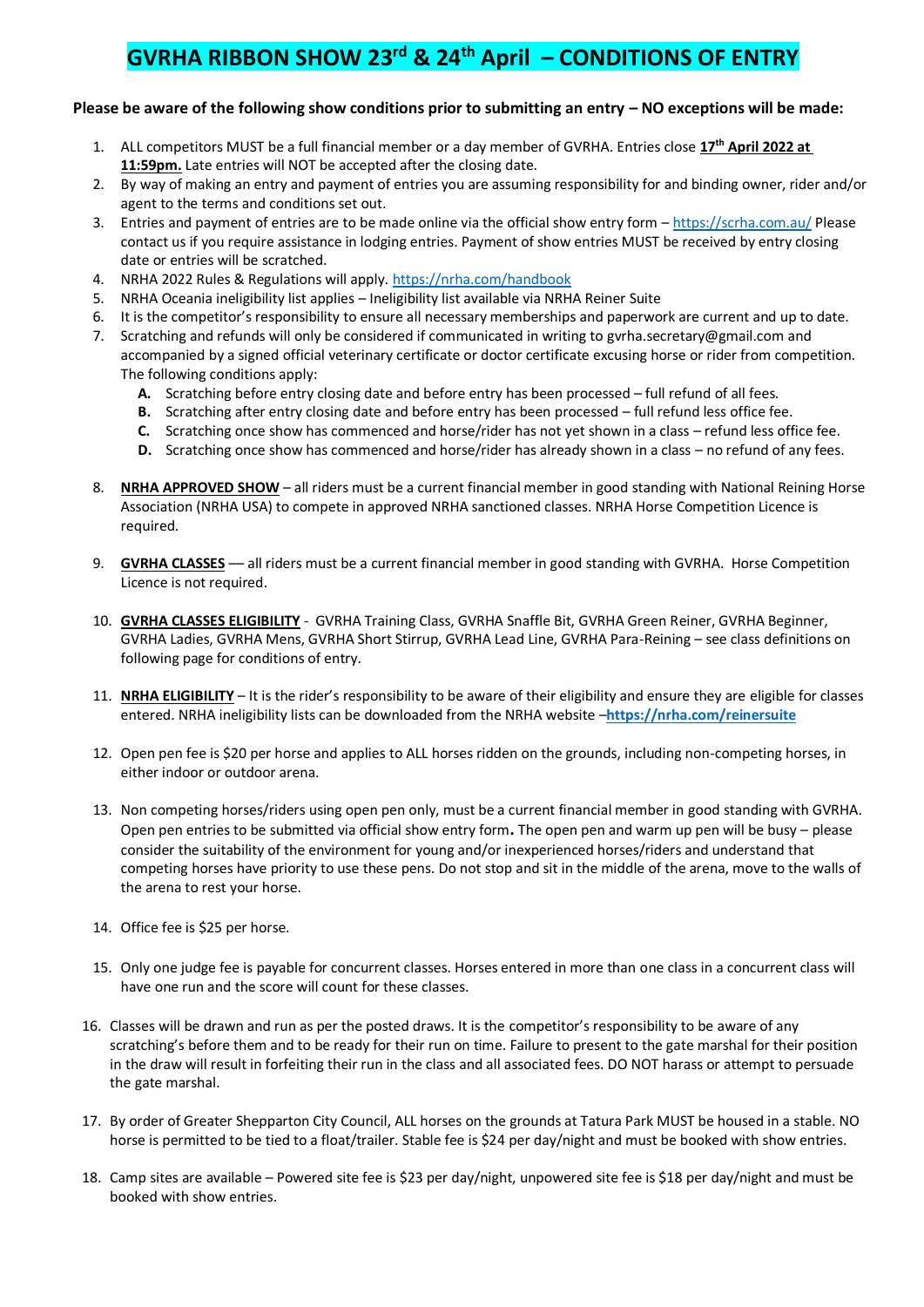- 19. Stables and camp sites will be allocated by the GVRHA. Please ensure to include relevant details eg. size of float/gooseneck to help the Committee allocate sites appropriately. Stables and camp sites MUST be occupied as per allocations – You WILL be asked to move if you park or house your horse in the wrong place. Only ONE power and water outlet allowed per site.
- 20. Show Attire western tack and attire mandatory. Long sleeved shirt, long pants/jeans, western hat or approved safety helmet and riding boots. Failure to use appropriate attire will result in a 0 score. Failure to display your exhibitor/show number can result in a \$25 fine to the rider.
- 21. **Youth Policies:** All youth 13 years and under MUST wear an approved safety helmet at all times whilst mounted. Any youth 18 years and under MUST NOT ride or handle a stallion.
- 22. **Class Presentations** all competitors/handlers to be dressed in appropriate western attire including western hat/helmet and boots during presentations. It is considered good manners for all competitors to attend presentations for classes entered. It is preferred that horses be saddled with the competitor mounted astride.
- 23. Show competitors and spectators may be subject to the use of photographers and/or videographers under the direction of show management, the result of which may be used for GVRHA promotional material.
- 24. Stables MUST be left entirely empty and clean after use, with doors (top & bottom) left closed and locked. Competitors that leave stables dirty will be subject to a stable cleaning fee of \$110 per stable. It is the competitor's responsibility to ensure upon vacating their stable it remains in a clean condition – locks are provided for this purpose. Please notify the show office if you are leaving prior to the conclusion of the show and you are unable to lock your stable.
- 25. It is expected that all attendees at GVRHA events treat fellow competitors, spectators, show volunteers and Committee Members with respect and observe the rules and policies of GVRHA, NRHA and Tatura Park at all times. Horses are to be treated humanely and with respect at all times – refer to the NRHA Code of Conduct. All incidents of harassment of show staff/officials WILL be reported to NRHA. Unsportsmanlike behaviour WILL NOT be tolerated or accepted.
- 26. Tatura Park is a public facility, therefore it is advised that all personal belongings are kept in a secure place and vehicles locked – personal belongings remain the responsibility of the owner at all times.
- 27. Class draws will be posted on the wall in the warm up pen during the show show pen drags will be indicated on the draws. In order to maintain the surface of the warm up pen and reduce dust please be aware that for every drag of the show pen a drag of the warm up pen may follow. Refer to the NRHA Handbook for tractor etiquette – harassment of the tractor driver will not be tolerated. It is the competitor's responsibility to ensure adequate time in their warm up schedule to accommodate drags of the outdoor pen.
- 28. All competitors and attendees at the show are to adhere to Tatura Park rules and GVRHA warm up/ schooling policy and open pen guidelines.
- 29. All competitors and attendees at the show are to adhere to VIC Government, Tatura Park and GVRHA Covid-19 Risk Management Practices. At present, proof of double vaccination in mandatory for all Committee, volunteers, competitors and spectators

#### **GVRHA CLASS DEFINITIONS**

#### **GVRHA ANY HANDED OPEN/NON PRO**

Open to any open or non pro horse/rider combination. Can ride one or two handed and may change during the pattern without penalty. Rider must hold a valid GVRHA club membership.

#### **GVRHA SNAFFLE BIT/HACKAMORE 5 YEARS & UNDER**

Open to any horse aged 5 years or under (minimum age 3 years) as of 1st August 2021. Proof of horse's age may be requested. Horses must be shown two handed in any NRHA approved snaffle bit or bosal. Rider must hold a valid GVRHA membership

#### **GVRHA GREEN REINER/ BEGINNER**

Refer to GVRHA Entry Level Rules - [https://gvrha.com.au/wp](https://gvrha.com.au/wp-content/uploads/2022/02/GVRHA_Entry_Level_Conditions3.pdf)[content/uploads/2022/02/GVRHA\\_Entry\\_Level\\_Conditions3.pdf](https://gvrha.com.au/wp-content/uploads/2022/02/GVRHA_Entry_Level_Conditions3.pdf)